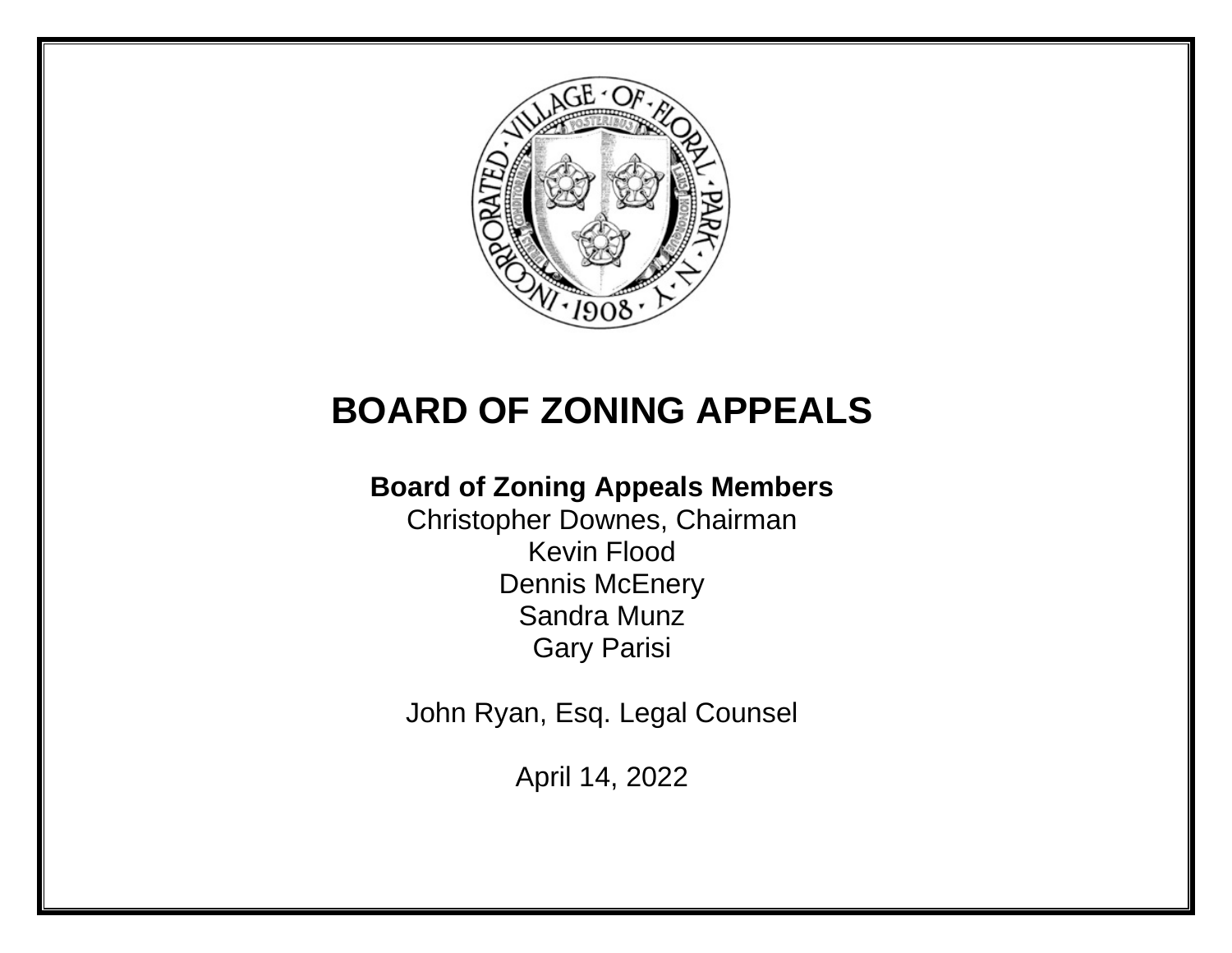| Case<br><b>Number</b> | <b>Building</b><br><b>Number</b> | <b>Street</b> | Sec / Blk / Lot | <b>Owner or</b><br><b>Applicant</b> | <b>Description</b>                 | Code                                        |
|-----------------------|----------------------------------|---------------|-----------------|-------------------------------------|------------------------------------|---------------------------------------------|
|                       | 41                               | Covert Avenue | 32 / 270 / 166  | Joseph Sparacello                   | Addition and<br><b>Alterations</b> | 99 Attachment 4 – Parking<br>& Rear Setback |